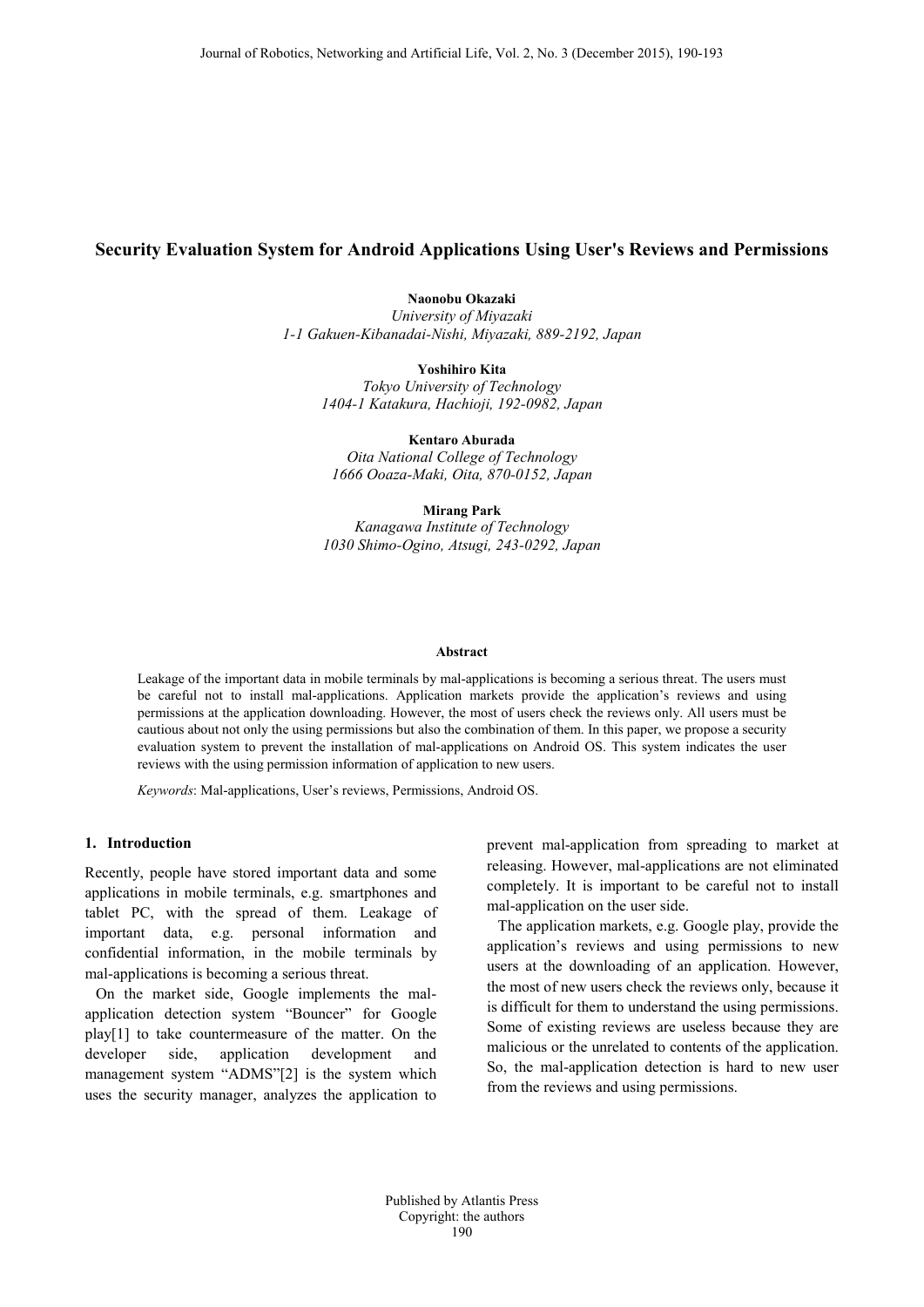#### *Naonobu Okazaki, Yoshihiro Kita, Kentaro Aburada, and Mirang Park*

In this paper, we propose a security evaluation system using user's reviews and permissions for Android OS. This system shows the existing user's reviews and using permissions of application to new users. User's reviews are assessed to new users at the downloading of the application. Our system transmits the assessment of review to the reviewer, and weeds out the reviews which are selected as malicious or useless by new users. The reviewer refers to the assessment of review and contributes to improvement of a review.

#### **2. Related Works**

Reviews are useful as guidelines for new users to download the application. However, if the malapplication developer writes the review of the application in order to be installed it by users, this review is exaggerated review or fake review. The other users trust these review, and are suffered damage by mal-applications.

It is impossible to remove the vulnerability of applications completely, but guidelines of secure applications for Android developers (i.e. iSEC Partner[3]) are issued by various organizations for security information.

Existing review system (i.e. Google play[1]) show reviews of user and using permissions to new users. It is possible to predict the risk of application from reviews and permissions, because these are indicate the behavior of application. But, users can not understand the risk of application adequately, because these are not indicate the risk of application in combination with other permissions, and it is difficult to understand the behavior of application by users who do not understand the expertise of security and function of mobile terminals.

Matsudo<sup>[4]</sup> proposed security advisor system, which indicates the risk of application by the combination of permissions. This system shows the number of download and the risk level of application to new users. However, these values are not objective and fair measure, because other users can manipulate these values intentionally, and new users do not have information enough to determine the application downloading by these values only. It needs for new users to show the user's reviews of applications in order to get the information of applications.



Fig. 1. Structure of security evaluation system.

### **3. Security Evaluation System**

We propose security evaluation system, which indicate the risk of application by the reviews and using permissions. This system indicates the reviews and the assessment of them. Fig.1 shows the structure of security evaluation system. This system consists of two parts as follows:

Reviews Database

This is storage of reviews and the assessment of reviews, which are sent from all users.

Application Manager

This is the application which indicates the reviews and the risk of applications by the combination of permissions to terminal user, and transmits the user's review to review database.

The procedure of this system is described as follows: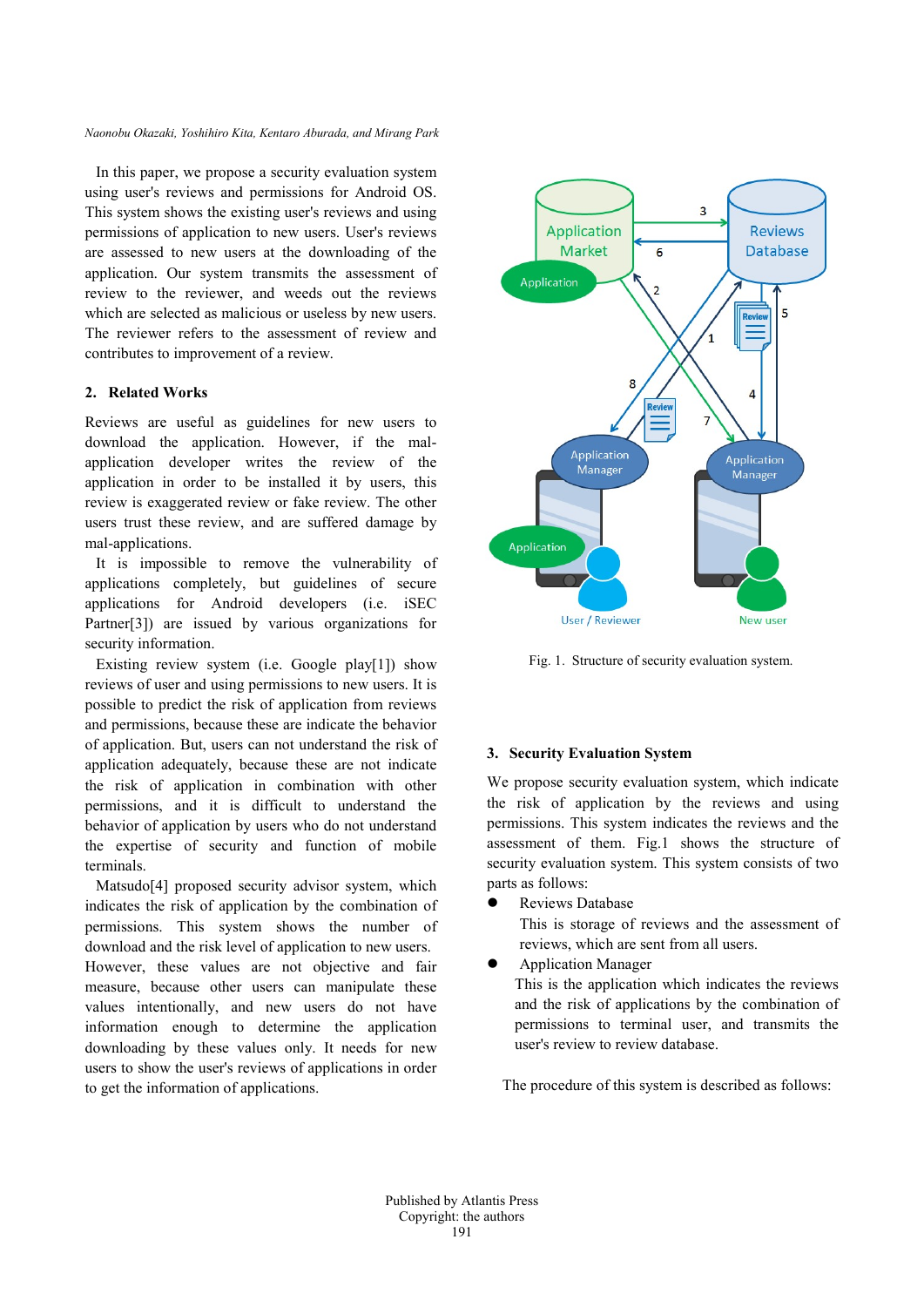|                                                                          | Safety | Caution Danger |        |
|--------------------------------------------------------------------------|--------|----------------|--------|
| Does the application have the NO<br>one or more dangerous<br>permission? |        | YES            | YES    |
| Does the application have the NO<br>dangerous combination of             |        | NΟ             | YES    |
| permissions?<br>Is the application reported as NO<br>mal-application?    |        | NΩ             | YES/NO |

- 1. The user, who is using the application, sends a review to review database through the user's application manager.
- 2. New user requests the download of the application to the application market.
- 3. The application market sends the information of the application (i.e. application's name, developer, request user's name) to reviews database.
- 4. Reviews database shows the all review and the assessment of them for the application to new user through the new user's application manager.
- 5. New user gives the assessment "Good" or "Bad" for the one of the reviews, and reports the assessment of the review to reviews database through the application manager.
- 6. Reviews database stores the assessment of review, and permit the download of the application to application market.
- 7. New user downloads the application to application market through the application manager.
- 8. Reviews database reports the assessment of the review to existing user as reviewer.

 Reviews have two types: positive reviews and negative reviews. Positive reviews include selling points or good features for the application. Negative reviews include wrong points or problems of the application. The reviews are evaluated not only new users but also existing user instead of writing the review.

 The permissions have the four protection levels[5]: "normal," "dangerous," "signature," and "signatureOfSystem." Table.1 shows the risk allowances of applications that we defined. We divide the risk of applications into three levels as follows

| Permissions concern personal | Permissions concern         |  |
|------------------------------|-----------------------------|--|
| information                  | information leak            |  |
| READ CONTACTS                | <b>INTERNET</b>             |  |
| <b>WRITE CONTACTS</b>        | <b>SEND SMS</b>             |  |
| READ CALENDAR                | <b>BLUETOOTH</b>            |  |
| WRITE CALENDAR               | <b>NFC</b>                  |  |
| <b>READ LOGS</b>             | <b>USE SIP</b>              |  |
| <b>BIND APPWIDGET</b>        | <b>CHANGE NETWORK STATE</b> |  |
| <b>READ PROFILE</b>          | <b>BLUETOOTH ADMIN</b>      |  |
| <b>WRITE PROFILE</b>         | <b>CALL PHONE</b>           |  |
| ACCESS FINE LOCATION         |                             |  |
| ACCESS COARSE LOCATION       |                             |  |
| ACCESS MOCK LOCATION         |                             |  |
| GET_ACCOUNT                  |                             |  |
| READ_EXTRNAL_STORAGE         |                             |  |
| WRITE EXTRNAL STORAGE        |                             |  |
| READ HISTORY BOOKMARKS       |                             |  |
| WRITE HISTORY BOOKMARKS      |                             |  |
| <b>DUMP</b>                  |                             |  |
| AUTHENTICATE ACCOUNTS        |                             |  |
| READ PHONE STATE             |                             |  |
| READ INPUT STATE             |                             |  |
| ASEC ACCESS                  |                             |  |
| <b>GET TASKS</b>             |                             |  |

Table 2. The permissions concern the personal information or the information leak.

according to the protection levels and the combination of permissions.

Safety

All permissions use the protection level "normal" only.

Caution

Permissions use the protection level "dangerous," "signature," or "signatureOfSystem."

Danger

The application is permitted the functions which include both connecting internets and accessing the personal information, plus the condition of "Caution."

Table.2 shows the permissions concern the personal information or the information leak. The applications include these permissions are allocated the risk of applications "Danger."

Fig.2 shows the example of indication for risk allowances of applications. The application manager indicates the risk of the application using the kinds of three colors for each risk and descriptions of the using